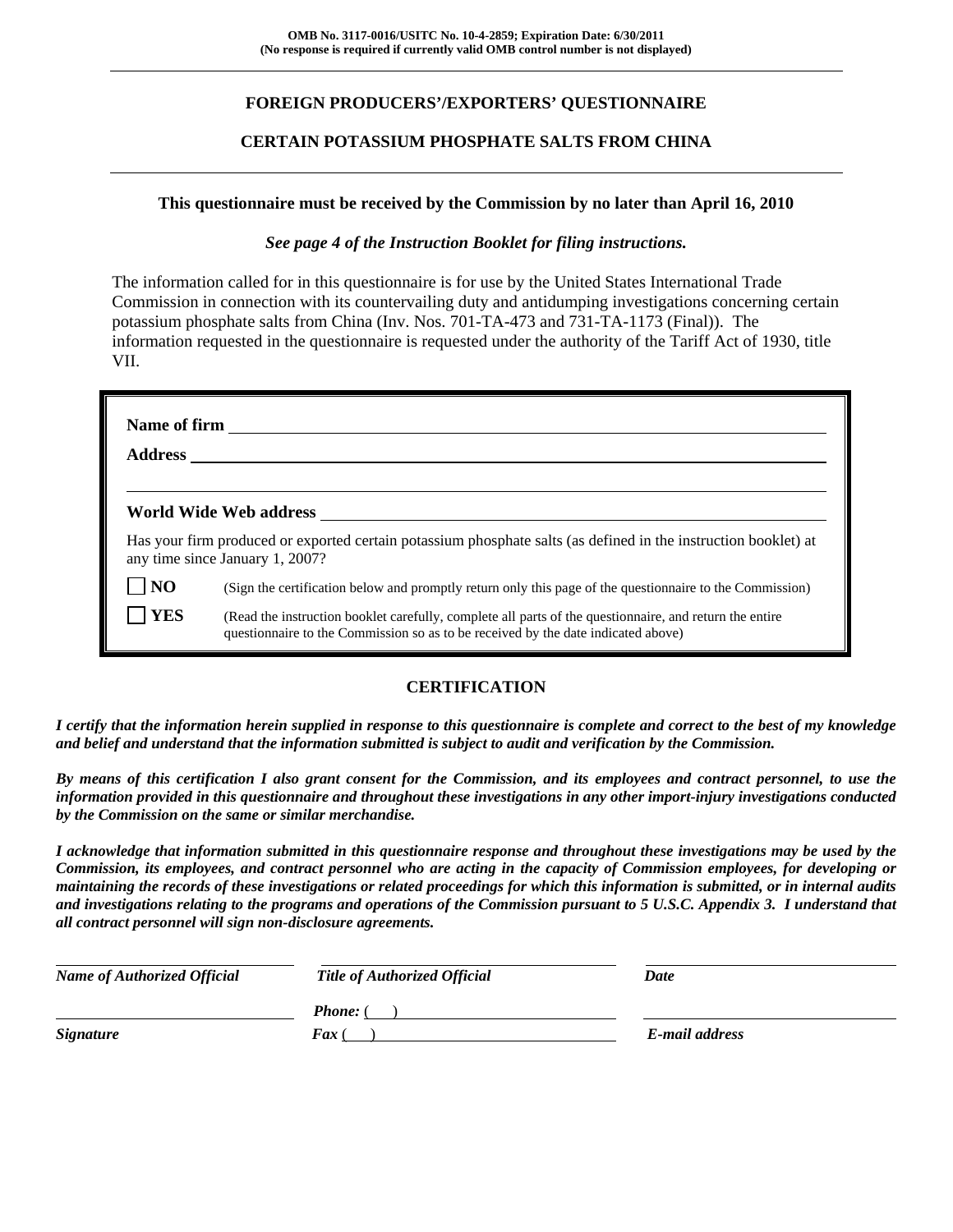## **PART I.—GENERAL INFORMATION**

 $\overline{a}$ 

 $\overline{a}$ 

 $\overline{a}$ 

The questions in this questionnaire have been reviewed with market participants to ensure that issues of concern are adequately addressed and that data requests are sufficient, meaningful, and as limited as possible. Public reporting burden for this questionnaire is estimated to average 20 hours per response, including the time for reviewing instructions, searching existing data sources, gathering the data needed, and completing and reviewing the questionnaire. Send comments regarding the accuracy of this burden estimate or any other aspect of this collection of information, including suggestions for reducing the burden, to the Office of Investigations, U.S. International Trade Commission, 500 E Street, SW, Washington, DC 20436.

I-1a. Please report below the actual number of hours required and the cost to your firm of preparing the reply to this questionnaire and completing the form.

hours dollars

- I-1b. We are interested in any comments you may have for improving this questionnaire in general or the clarity of specific questions. Please attach such comments to your response or send them to the above address.
- I-2. Provide the name and address of establishment(s) covered by this questionnaire (see page 3 of the instruction booklet for reporting guidelines). If your firm is publicly traded, please specify the stock exchange and trading symbol.

I-3a. Please provide the names, contacts, e-mail addresses, telephone numbers, and share of your 2009 exports of the **FIVE** largest U.S. importers of your firm's **DKP** since 2007.

| No.          | Importer's name | <b>Contact person</b> | <b>E-mail address</b> | Area<br>code and<br>telephone<br>number | Share of<br>your 2009<br>exports<br>(%) |
|--------------|-----------------|-----------------------|-----------------------|-----------------------------------------|-----------------------------------------|
| 1            |                 |                       |                       |                                         |                                         |
| $\mathbf{2}$ |                 |                       |                       |                                         |                                         |
| 3            |                 |                       |                       |                                         |                                         |
| 4            |                 |                       |                       |                                         |                                         |
| 5            |                 |                       |                       |                                         |                                         |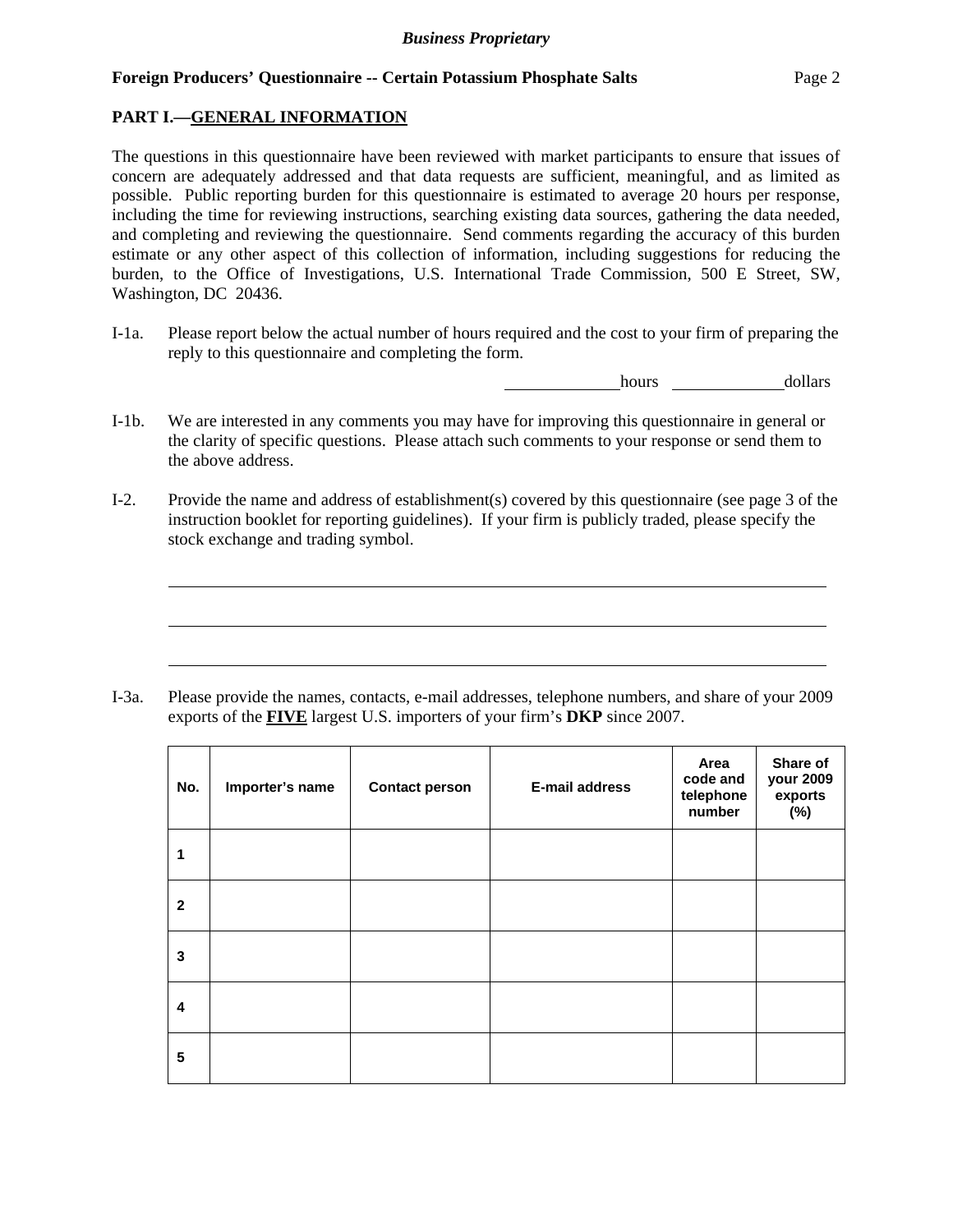# **PART I.--GENERAL INFORMATION***--Continued*

I-3b. Please provide the names, contacts, e-mail addresses, telephone numbers, and share of your 2009 exports of the **FIVE** largest U.S. importers of your firm's **MKP** since 2007.

| No.          | Importer's name | <b>Contact person</b> | <b>E-mail address</b> | Area<br>code and<br>telephone<br>number | Share of<br>your 2009<br>exports<br>$(\%)$ |
|--------------|-----------------|-----------------------|-----------------------|-----------------------------------------|--------------------------------------------|
| 1            |                 |                       |                       |                                         |                                            |
| $\mathbf{2}$ |                 |                       |                       |                                         |                                            |
| 3            |                 |                       |                       |                                         |                                            |
| 4            |                 |                       |                       |                                         |                                            |
| 5            |                 |                       |                       |                                         |                                            |

I-3c. Please provide the names, contacts, e-mail addresses, telephone numbers, and share of your 2009 exports of the **FIVE** largest U.S. importers of your firm's **TKPP** since 2007.

| No.                     | Importer's name | <b>Contact person</b> | <b>E-mail address</b> | Area<br>code and<br>telephone<br>number | Share of<br>your 2009<br>exports<br>(%) |
|-------------------------|-----------------|-----------------------|-----------------------|-----------------------------------------|-----------------------------------------|
| 1                       |                 |                       |                       |                                         |                                         |
| $\mathbf{2}$            |                 |                       |                       |                                         |                                         |
| $\mathbf{3}$            |                 |                       |                       |                                         |                                         |
| $\overline{\mathbf{4}}$ |                 |                       |                       |                                         |                                         |
| 5                       |                 |                       |                       |                                         |                                         |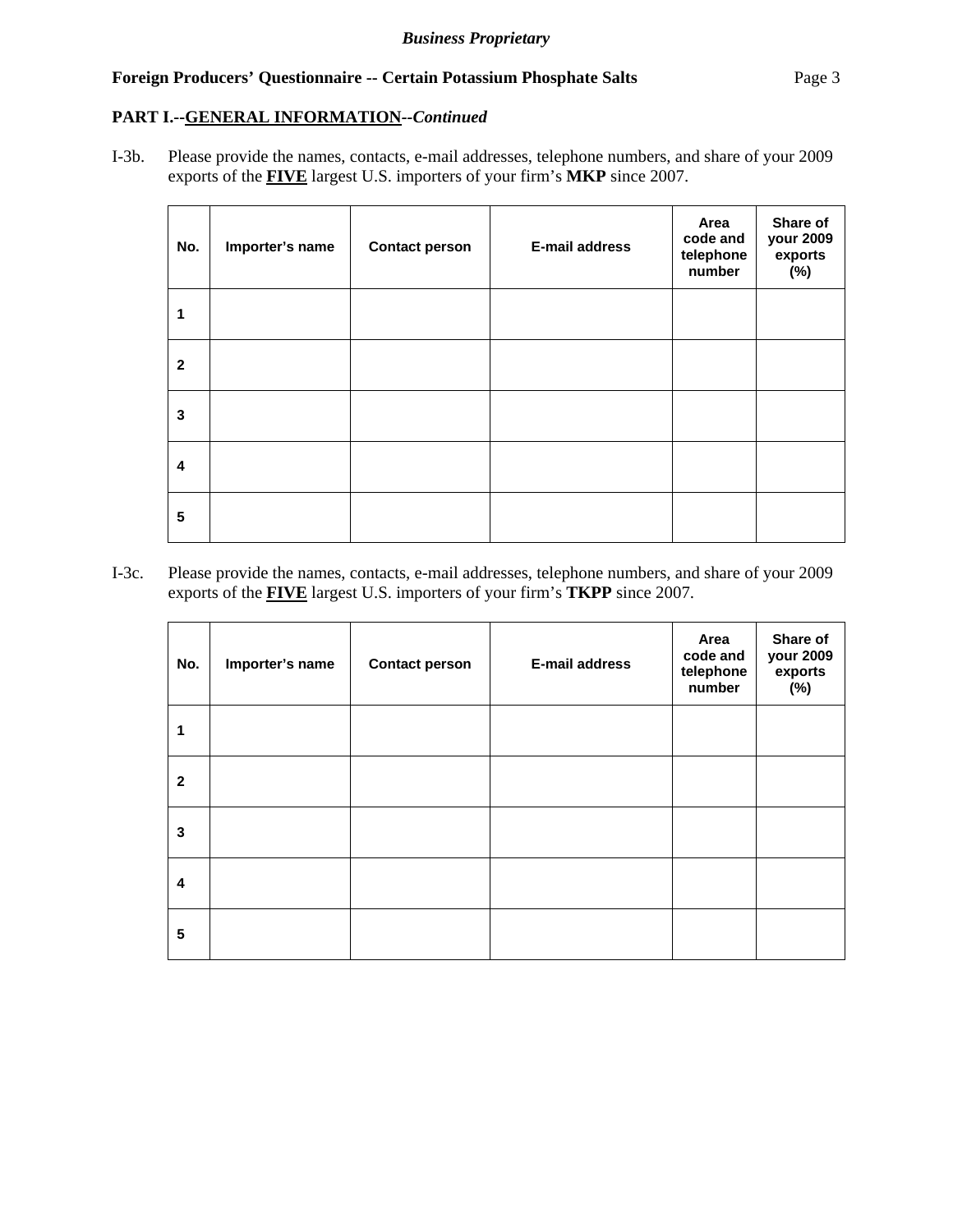# **PART I.--GENERAL INFORMATION***--Continued*

| $I-4.$ | Does your firm or any related firm produce, have the capability to produce, or have any plans to<br>produce certain potassium phosphate salts in the United States or other countries? |                                                                                                                                                                                                                 |  |  |  |
|--------|----------------------------------------------------------------------------------------------------------------------------------------------------------------------------------------|-----------------------------------------------------------------------------------------------------------------------------------------------------------------------------------------------------------------|--|--|--|
|        | N <sub>0</sub>                                                                                                                                                                         | Yes--Please name the firm(s) and country(ies) below and, if U.S. producer(s),<br>ensure that they complete the Commission's producer questionnaire<br>(contact Angela Newell for copies of that questionnaire). |  |  |  |
| $I-5.$ |                                                                                                                                                                                        | Does your firm or any related firm import or have any plans to import certain potassium<br>phosphate salts into the United States?                                                                              |  |  |  |
|        |                                                                                                                                                                                        |                                                                                                                                                                                                                 |  |  |  |
|        | N <sub>0</sub>                                                                                                                                                                         | Yes--Please name the firm(s) below and ensure that they complete the<br>Commission's importer questionnaire (contact Angela Newell for copies<br>of that questionnaire).                                        |  |  |  |
|        |                                                                                                                                                                                        |                                                                                                                                                                                                                 |  |  |  |
|        |                                                                                                                                                                                        |                                                                                                                                                                                                                 |  |  |  |
|        |                                                                                                                                                                                        |                                                                                                                                                                                                                 |  |  |  |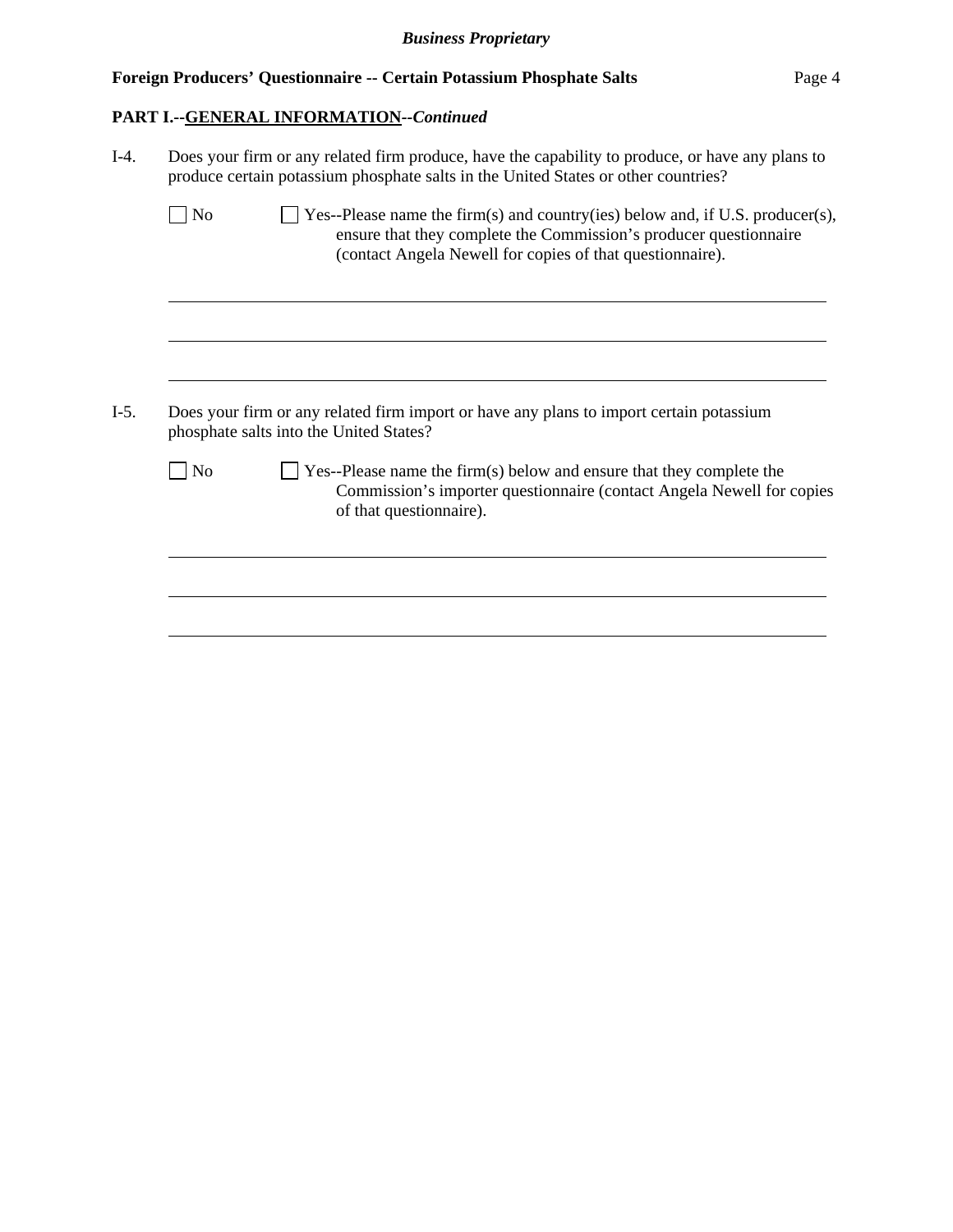# **PART II.--TRADE AND RELATED INFORMATION**

| $II-1.$ | Has your firm experienced any plant openings, relocations, expansions, acquisitions,<br>consolidations, closures, or prolonged shutdowns because of strikes or equipment failure;<br>curtailment of production because of shortages of materials; or any other change in the character<br>of your operations or organization relating to the production of certain potassium phosphate salts<br>since January 1, 2007? |  |  |  |  |  |
|---------|------------------------------------------------------------------------------------------------------------------------------------------------------------------------------------------------------------------------------------------------------------------------------------------------------------------------------------------------------------------------------------------------------------------------|--|--|--|--|--|
|         | <b>No</b><br>$\Box$ Yes--Supply details as to the products involved (DKP, MKP, and/or TKPP),<br>the time, nature, and significance of such changes.                                                                                                                                                                                                                                                                    |  |  |  |  |  |
|         | With respect to material availability, please discuss the impact of changes in the availability and<br>price of phosphoric acid and potassium hydroxide on your firm's ability to supply the U.S.<br>market and, if applicable, non-U.S. markets. Please specify the impact for each chemical (DKP,<br>MKP, and TKPP) and each period (2007; 2008; and 2009).                                                          |  |  |  |  |  |
|         |                                                                                                                                                                                                                                                                                                                                                                                                                        |  |  |  |  |  |
| $II-2.$ | Does your firm have any plans to add, expand, curtail, or shut down production capacity and/or<br>production of certain potassium phosphate salts in China?                                                                                                                                                                                                                                                            |  |  |  |  |  |
|         | $\vert$ No<br>Yes--Please describe those plans, including planned dates and capacity/<br>production quantities involved, and the reason(s) for such change(s). If<br>the plans are to add or expand capacity or production, list (in descending<br>order of importance) the markets (countries) to which such additional<br>capacity or production would be directed.                                                  |  |  |  |  |  |
|         |                                                                                                                                                                                                                                                                                                                                                                                                                        |  |  |  |  |  |
| $II-3.$ | What percentage of your firm's total sales in its most recent fiscal year was represented by sales<br>of certain potassium phosphate salts?                                                                                                                                                                                                                                                                            |  |  |  |  |  |
|         | $DKP:$ ______ percent<br>MKP: percent<br>TKPP: ______ percent                                                                                                                                                                                                                                                                                                                                                          |  |  |  |  |  |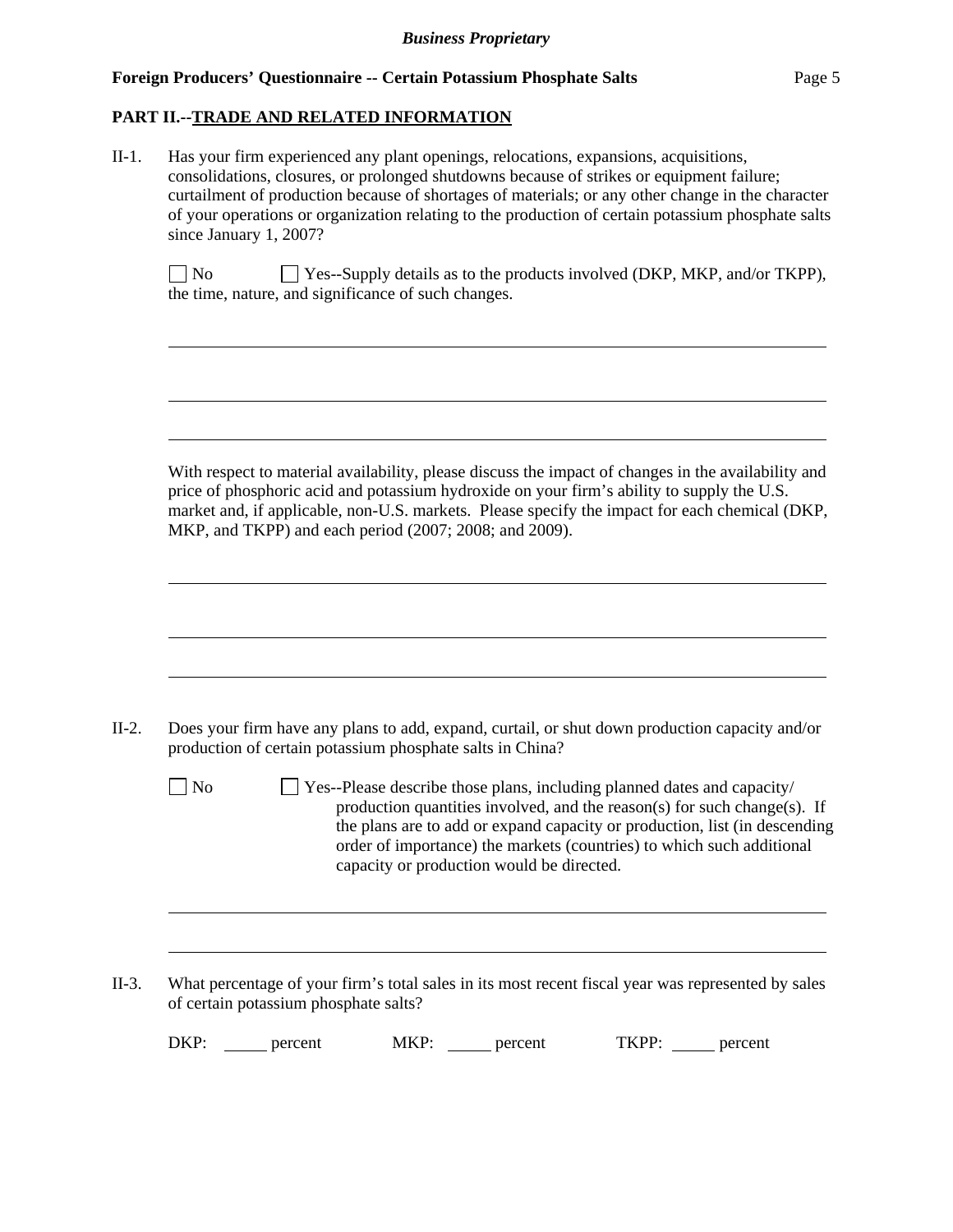#### **PART II.--TRADE AND RELATED INFORMATION***--Continued*

II-4. Does your firm produce products other than certain potassium phosphate salts on the same equipment and machinery used in the production of certain potassium phosphate salts?

 $\Box$  No  $\Box$  Yes--List the following information.

Basis for allocation of capacity data (*e.g.*, production volume):

Products produced on same equipment and share of total production in 2009 (in percent):

| Product    |       | Share $(\%)$ Product | Share $(\%)$ Product |             | Share $(\%)$ |
|------------|-------|----------------------|----------------------|-------------|--------------|
| <b>DKP</b> |       | <b>MKP</b>           |                      | <b>TKPP</b> |              |
|            |       |                      |                      |             |              |
|            |       |                      |                      |             |              |
|            |       |                      |                      |             |              |
|            |       |                      |                      |             |              |
| Total      | 100.0 | Total                | 100.0                | Total       | 100.0        |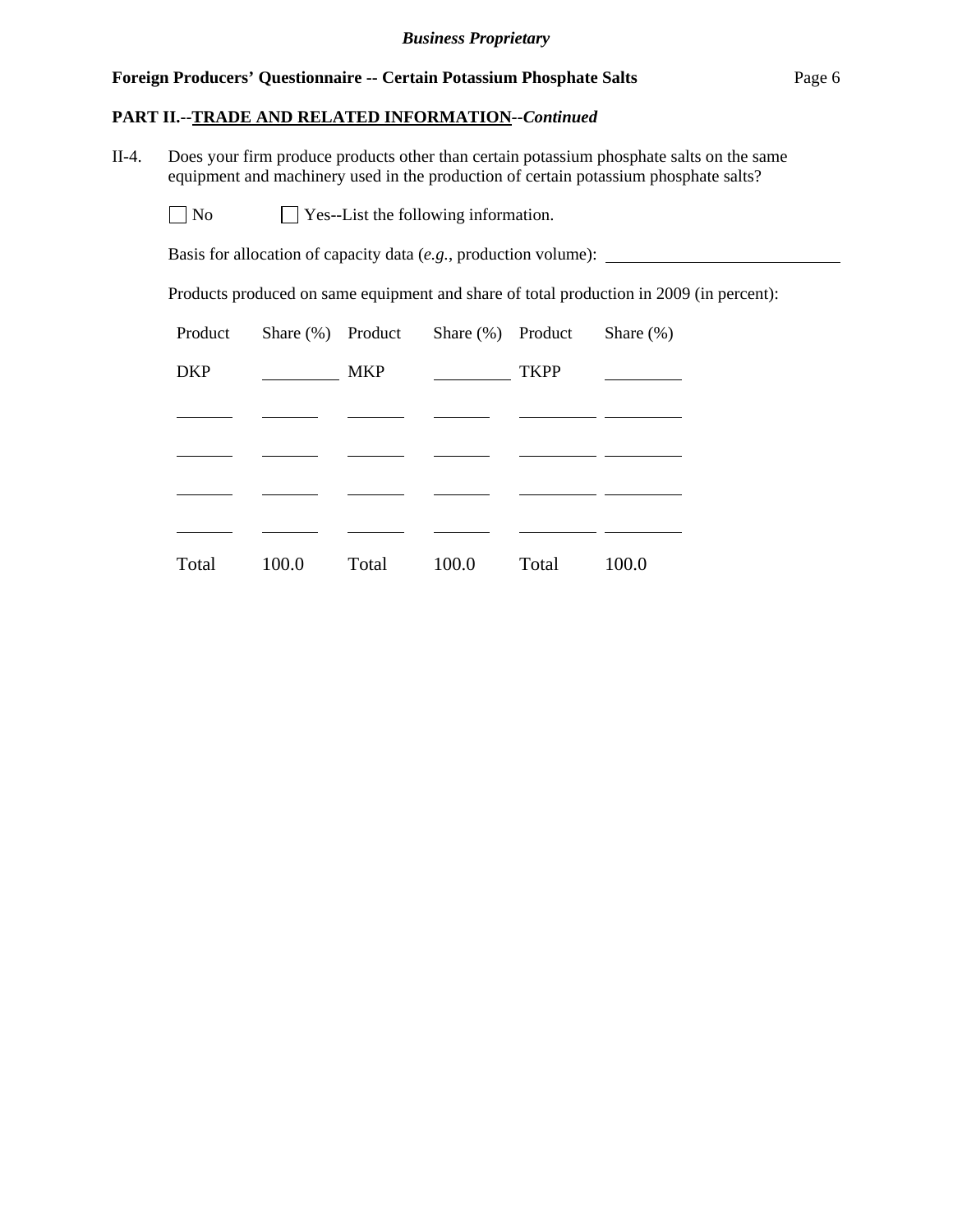#### **PART II.--TRADE AND RELATED INFORMATION***--Continued*

l

II-5. Has your firm, since 2007, maintained any inventories of certain potassium phosphate salts in the United States (not including inventories held by firms identified in questions I-3, I-4, or I-5)? No Yes--Report the quantity (*in 1,000 pounds dry weight*) of such end-of-period inventories below. **Product Dec. 2007 Dec. 2008 June 2009 Dec. 2009 DKP MKP**  <u> 1999 - Johann Barbara, martxa eta politikar</u> **TKPP**  <u> 1999 - Johann Marie Barn, mars eta inperiodore</u> II-6. Are the certain potassium phosphate salts exported by your firm subject to antidumping or countervailing duty findings or remedies in any WTO-member countries?  $\Box$  No  $\Box$  Yes--List the products(s), countries affected, and the date of such findings/remedies. Product **Country** Date l l <u> 1980 - Johann Barbara, martin a</u> l l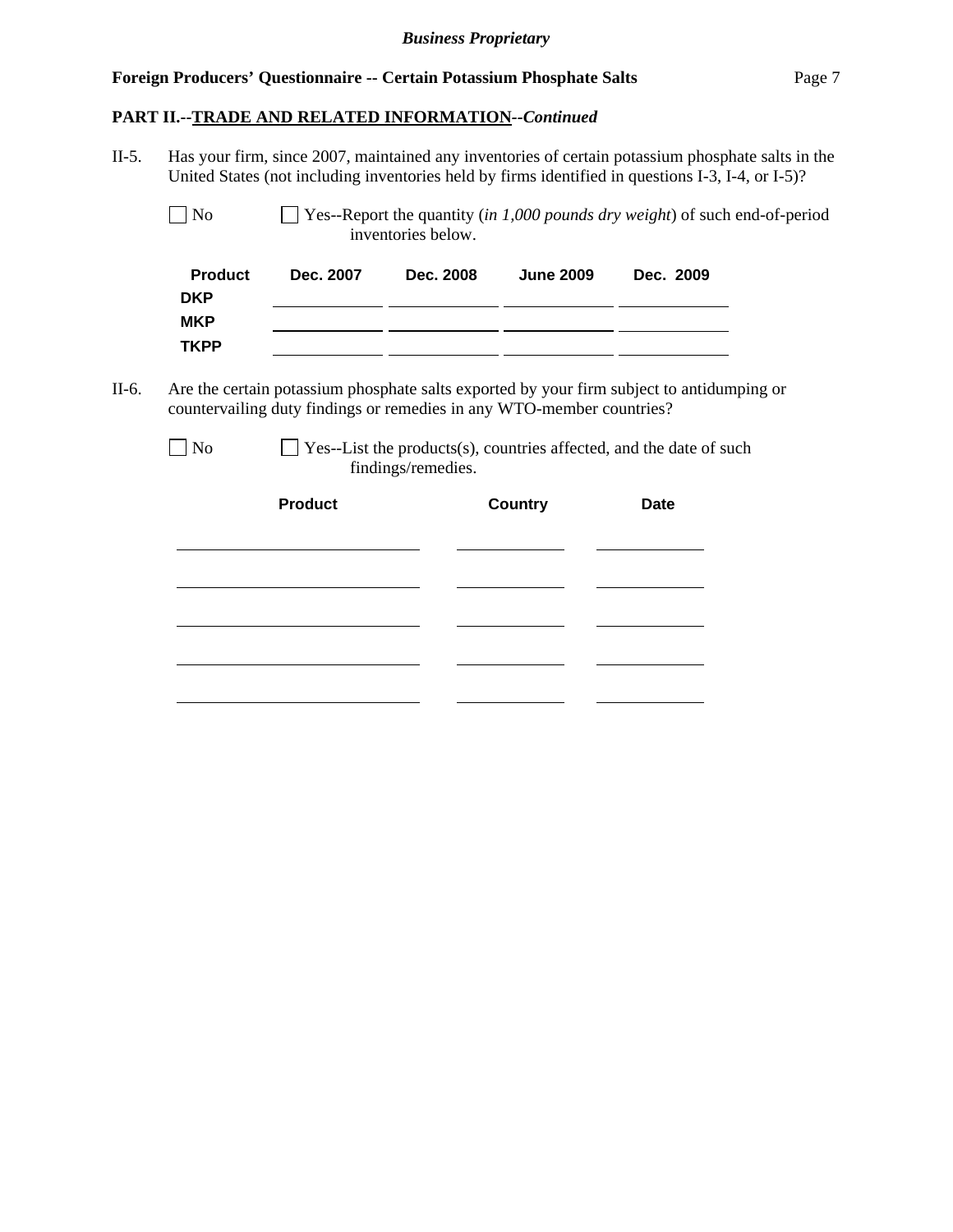# **PART II.--TRADE AND RELATED INFORMATION***--Continued*

 II-7a. Report your firm's production capacity, production, shipments, and inventories related to the production of **DKP** in your establishment(s) in China during the specified periods. (See definitions in the instruction booklet.)

# **DKP**

| Quantity (in 1,000 pounds dry weight)                                                                                                                                                                                                                                        |                          |      |      |                       |                          |      |      |
|------------------------------------------------------------------------------------------------------------------------------------------------------------------------------------------------------------------------------------------------------------------------------|--------------------------|------|------|-----------------------|--------------------------|------|------|
|                                                                                                                                                                                                                                                                              | <b>Actual experience</b> |      |      |                       | Projections <sup>1</sup> |      |      |
| Item                                                                                                                                                                                                                                                                         | 2007                     | 2008 | 2009 | Jan.-<br>June<br>2009 | July-<br>Dec.<br>2009    | 2010 | 2011 |
| Average production capacity $^2$                                                                                                                                                                                                                                             |                          |      |      |                       |                          |      |      |
| Beginning-of-period inventories <sup>3</sup>                                                                                                                                                                                                                                 |                          |      |      |                       |                          |      |      |
| Production <sup>4</sup>                                                                                                                                                                                                                                                      |                          |      |      |                       |                          |      |      |
| <b>Shipments:</b>                                                                                                                                                                                                                                                            |                          |      |      |                       |                          |      |      |
| <b>Internal consumption/transfers</b>                                                                                                                                                                                                                                        |                          |      |      |                       |                          |      |      |
| <b>Home market sales</b>                                                                                                                                                                                                                                                     |                          |      |      |                       |                          |      |      |
| <b>Exports to--</b>                                                                                                                                                                                                                                                          |                          |      |      |                       |                          |      |      |
| United States <sup>5</sup>                                                                                                                                                                                                                                                   |                          |      |      |                       |                          |      |      |
| All other export markets <sup>6</sup>                                                                                                                                                                                                                                        |                          |      |      |                       |                          |      |      |
| <b>Total exports</b>                                                                                                                                                                                                                                                         |                          |      |      |                       |                          |      |      |
| <b>Total shipments</b>                                                                                                                                                                                                                                                       |                          |      |      |                       |                          |      |      |
| <b>End-of-period inventories</b>                                                                                                                                                                                                                                             |                          |      |      |                       |                          |      |      |
| $1$ Please explain the basis for your projections.                                                                                                                                                                                                                           |                          |      |      |                       |                          |      |      |
| $2$ The production capacity (see definitions in instruction booklet) reported is based on operating $\_\_$ hours per week, $\_\_$<br>weeks per year. Please describe the methodology used to calculate production capacity, and explain any changes in<br>reported capacity. |                          |      |      |                       |                          |      |      |
| <sup>3</sup> Reconciliation of data.--Please note that the quantities reported above should reconcile as follows: beginning-of-period<br>inventories, plus production, less total shipments, equals end-of-period inventories. Do the data reported reconcile?               |                          |      |      |                       |                          |      |      |
| No--Please explain: ___________<br>$\Box$ Yes                                                                                                                                                                                                                                |                          |      |      |                       |                          |      |      |
| <sup>4</sup> Please estimate the percentage of total production of DKP in China accounted for by your firm's production in 2009.<br>____ Percent                                                                                                                             |                          |      |      |                       |                          |      |      |
| <sup>5</sup> Please estimate the percentage of total exports to the United States of DKP from China accounted for by your firm's<br>exports in 2009.<br>Percent                                                                                                              |                          |      |      |                       |                          |      |      |
| <sup>6</sup> Identify principal other export markets.                                                                                                                                                                                                                        |                          |      |      |                       |                          |      |      |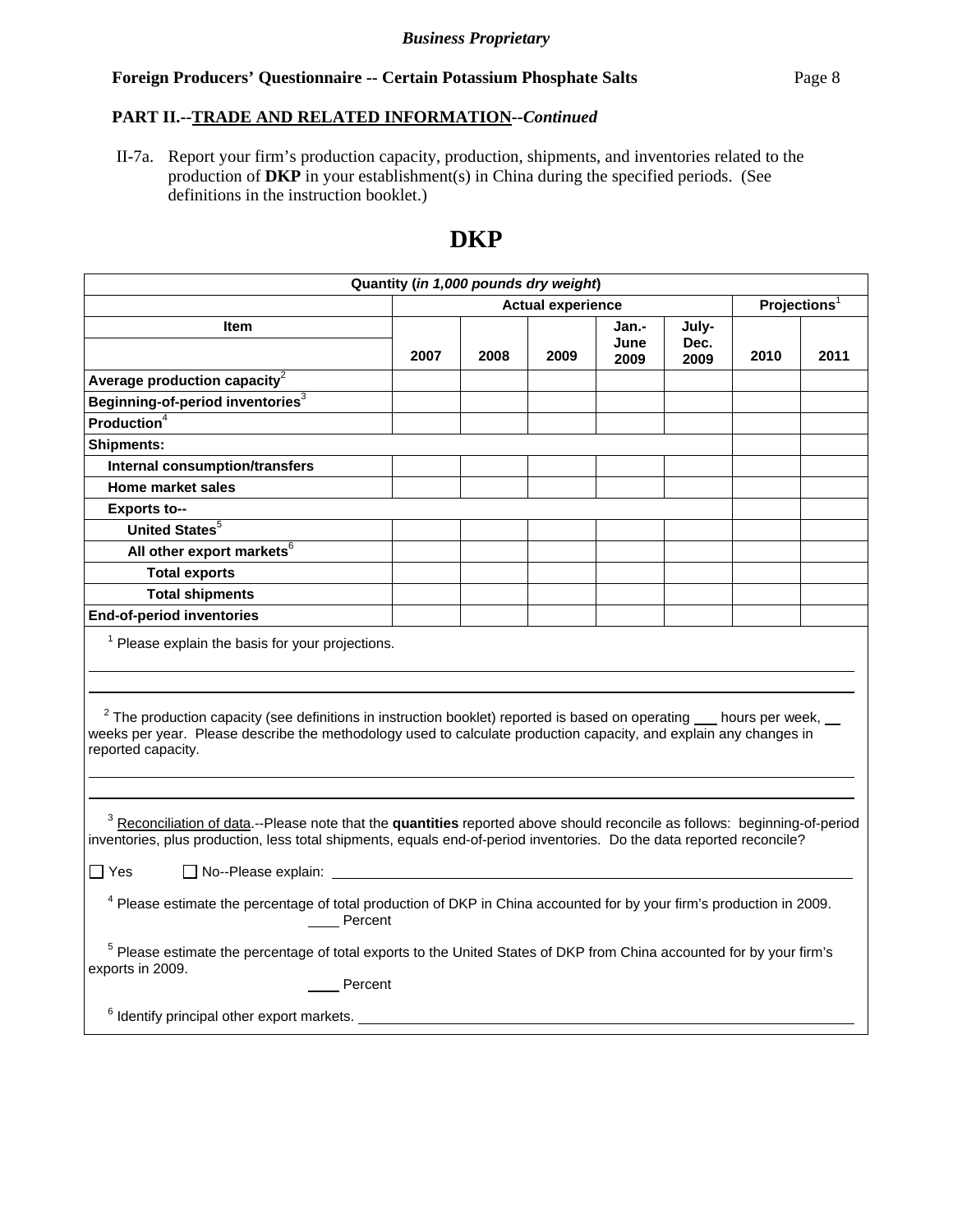# **PART II.--TRADE AND RELATED INFORMATION***--Continued*

II-7b. Report your firm's production capacity, production, shipments, and inventories related to the production of **MKP** in your establishment(s) in China during the specified periods. (See definitions in the instruction booklet.)

# **MKP**

| Quantity (in 1,000 pounds dry weight)                                                                                                                                                                                                                                        |                          |      |      |                          |                       |      |      |
|------------------------------------------------------------------------------------------------------------------------------------------------------------------------------------------------------------------------------------------------------------------------------|--------------------------|------|------|--------------------------|-----------------------|------|------|
|                                                                                                                                                                                                                                                                              | <b>Actual experience</b> |      |      | Projections <sup>1</sup> |                       |      |      |
| Item                                                                                                                                                                                                                                                                         | 2007                     | 2008 | 2009 | Jan.-<br>June<br>2009    | July-<br>Dec.<br>2009 | 2010 | 2011 |
| Average production capacity $2$                                                                                                                                                                                                                                              |                          |      |      |                          |                       |      |      |
| Beginning-of-period inventories <sup>3</sup>                                                                                                                                                                                                                                 |                          |      |      |                          |                       |      |      |
| <b>Production</b> $4$                                                                                                                                                                                                                                                        |                          |      |      |                          |                       |      |      |
| <b>Shipments:</b>                                                                                                                                                                                                                                                            |                          |      |      |                          |                       |      |      |
| <b>Internal consumption/transfers</b>                                                                                                                                                                                                                                        |                          |      |      |                          |                       |      |      |
| <b>Home market sales</b>                                                                                                                                                                                                                                                     |                          |      |      |                          |                       |      |      |
| <b>Exports to--</b>                                                                                                                                                                                                                                                          |                          |      |      |                          |                       |      |      |
| United States <sup>5</sup>                                                                                                                                                                                                                                                   |                          |      |      |                          |                       |      |      |
| All other export markets <sup>6</sup>                                                                                                                                                                                                                                        |                          |      |      |                          |                       |      |      |
| <b>Total exports</b>                                                                                                                                                                                                                                                         |                          |      |      |                          |                       |      |      |
| <b>Total shipments</b>                                                                                                                                                                                                                                                       |                          |      |      |                          |                       |      |      |
| <b>End-of-period inventories</b>                                                                                                                                                                                                                                             |                          |      |      |                          |                       |      |      |
| $1$ Please explain the basis for your projections.                                                                                                                                                                                                                           |                          |      |      |                          |                       |      |      |
| $2$ The production capacity (see definitions in instruction booklet) reported is based on operating $\_\_$ hours per week, $\_\_$<br>weeks per year. Please describe the methodology used to calculate production capacity, and explain any changes in<br>reported capacity. |                          |      |      |                          |                       |      |      |
| <sup>3</sup> Reconciliation of data.--Please note that the quantities reported above should reconcile as follows: beginning-of-period<br>inventories, plus production, less total shipments, equals end-of-period inventories. Do the data reported reconcile?               |                          |      |      |                          |                       |      |      |
| ∏ Yes                                                                                                                                                                                                                                                                        |                          |      |      |                          |                       |      |      |
| <sup>4</sup> Please estimate the percentage of total production of MKP in China accounted for by your firm's production in 2009.<br>____ Percent                                                                                                                             |                          |      |      |                          |                       |      |      |
| <sup>5</sup> Please estimate the percentage of total exports to the United States of MKP from China accounted for by your firm's<br>exports in 2009.<br>Percent                                                                                                              |                          |      |      |                          |                       |      |      |
| $6$ Identify principal other export markets. $\overline{\phantom{a}}$                                                                                                                                                                                                        |                          |      |      |                          |                       |      |      |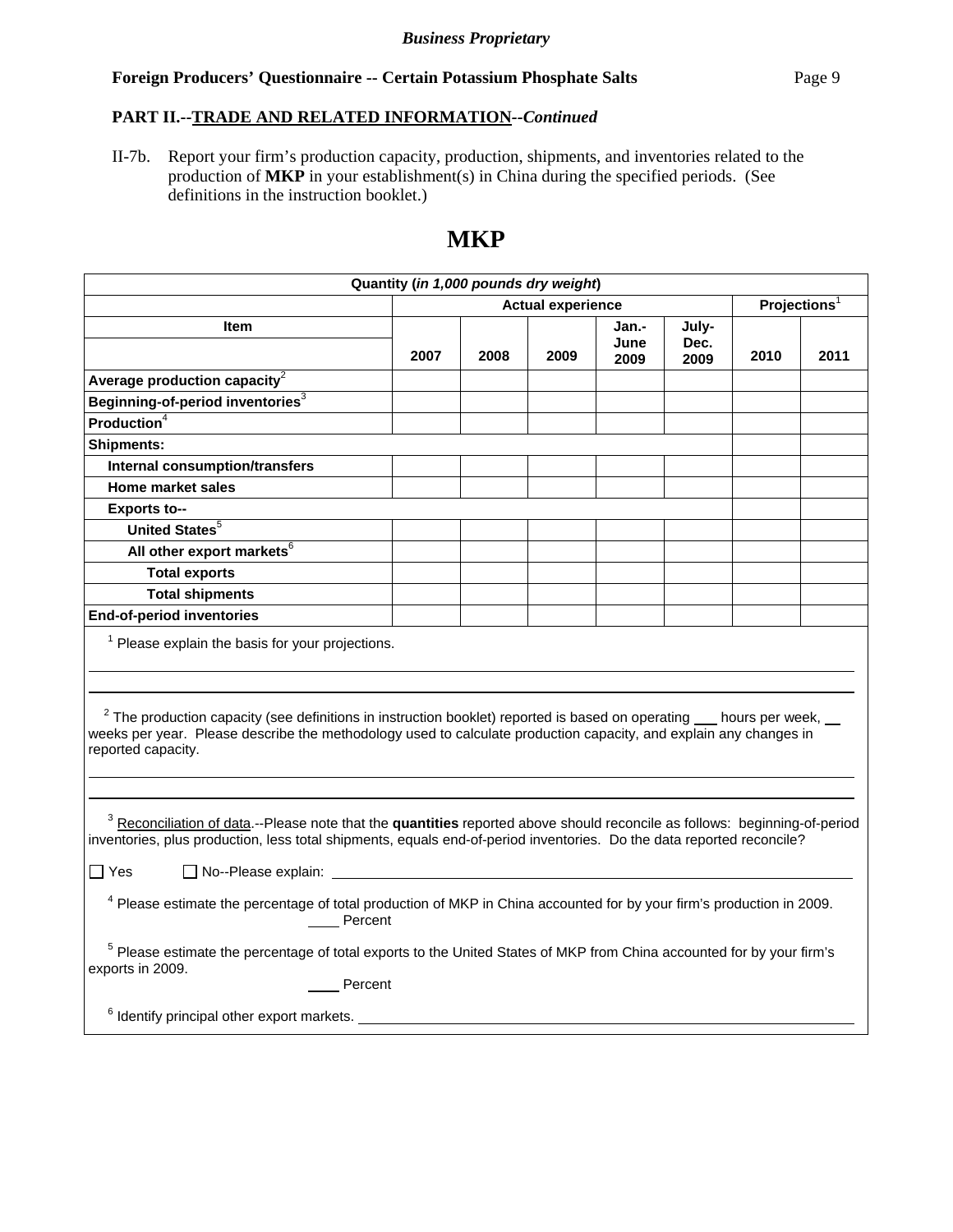# **PART II.--TRADE AND RELATED INFORMATION***--Continued*

II-7c. Report your firm's production capacity, production, shipments, and inventories related to the production of **TKPP** in your establishment(s) in China during the specified periods. (See definitions in the instruction booklet.)

# **TKPP**

| Quantity (in 1,000 pounds dry weight)                                                                                                                                                                                                                                        |                          |      |      |                       |                          |      |      |
|------------------------------------------------------------------------------------------------------------------------------------------------------------------------------------------------------------------------------------------------------------------------------|--------------------------|------|------|-----------------------|--------------------------|------|------|
|                                                                                                                                                                                                                                                                              | <b>Actual experience</b> |      |      |                       | Projections <sup>1</sup> |      |      |
| <b>Item</b>                                                                                                                                                                                                                                                                  | 2007                     | 2008 | 2009 | Jan.-<br>June<br>2009 | July-<br>Dec.<br>2009    | 2010 | 2011 |
| Average production capacity $^2$                                                                                                                                                                                                                                             |                          |      |      |                       |                          |      |      |
| Beginning-of-period inventories <sup>3</sup>                                                                                                                                                                                                                                 |                          |      |      |                       |                          |      |      |
| <b>Production</b> $4$                                                                                                                                                                                                                                                        |                          |      |      |                       |                          |      |      |
| <b>Shipments:</b>                                                                                                                                                                                                                                                            |                          |      |      |                       |                          |      |      |
| <b>Internal consumption/transfers</b>                                                                                                                                                                                                                                        |                          |      |      |                       |                          |      |      |
| <b>Home market sales</b>                                                                                                                                                                                                                                                     |                          |      |      |                       |                          |      |      |
| <b>Exports to--</b>                                                                                                                                                                                                                                                          |                          |      |      |                       |                          |      |      |
| United States <sup>5</sup>                                                                                                                                                                                                                                                   |                          |      |      |                       |                          |      |      |
| All other export markets <sup>6</sup>                                                                                                                                                                                                                                        |                          |      |      |                       |                          |      |      |
| <b>Total exports</b>                                                                                                                                                                                                                                                         |                          |      |      |                       |                          |      |      |
| <b>Total shipments</b>                                                                                                                                                                                                                                                       |                          |      |      |                       |                          |      |      |
| <b>End-of-period inventories</b>                                                                                                                                                                                                                                             |                          |      |      |                       |                          |      |      |
| <sup>1</sup> Please explain the basis for your projections.                                                                                                                                                                                                                  |                          |      |      |                       |                          |      |      |
| $2$ The production capacity (see definitions in instruction booklet) reported is based on operating $\_\_$ hours per week, $\_\_$<br>weeks per year. Please describe the methodology used to calculate production capacity, and explain any changes in<br>reported capacity. |                          |      |      |                       |                          |      |      |
| <sup>3</sup> Reconciliation of data.--Please note that the quantities reported above should reconcile as follows: beginning-of-period<br>inventories, plus production, less total shipments, equals end-of-period inventories. Do the data reported reconcile?               |                          |      |      |                       |                          |      |      |
| $\Box$ No--Please explain:<br>$\Box$ Yes                                                                                                                                                                                                                                     |                          |      |      |                       |                          |      |      |
| <sup>4</sup> Please estimate the percentage of total production of TKPP in China accounted for by your firm's production in 2009.<br>____ Percent                                                                                                                            |                          |      |      |                       |                          |      |      |
| <sup>5</sup> Please estimate the percentage of total exports to the United States of TKPP from China accounted for by your firm's<br>exports in 2009.<br>Percent                                                                                                             |                          |      |      |                       |                          |      |      |
| <sup>6</sup> Identify principal other export markets.                                                                                                                                                                                                                        |                          |      |      |                       |                          |      |      |